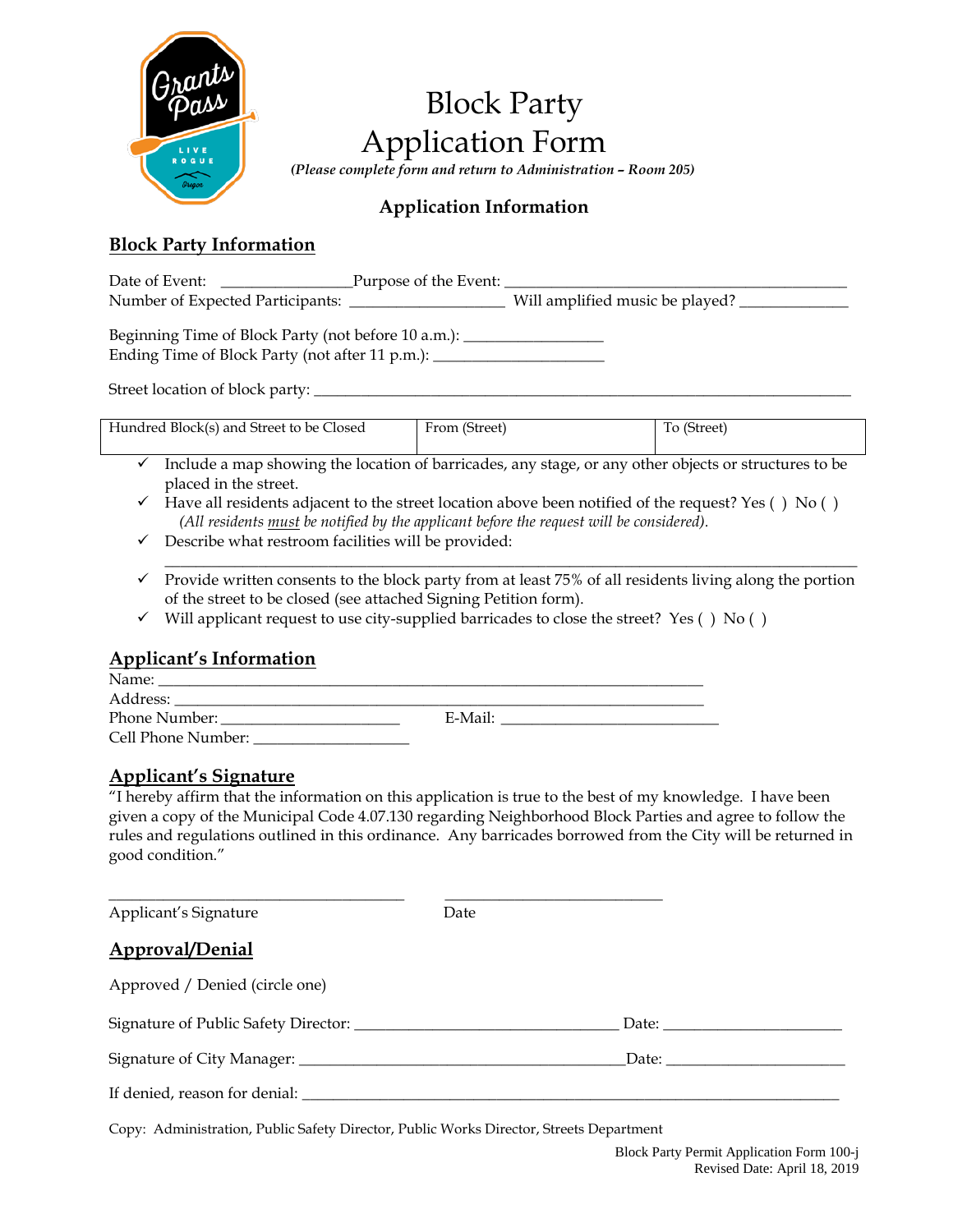

City of Grants Pass

 Administration Department 101 N.W. A Street, Grants Pass, Oregon 97526 Telephone: (541) 450-6000 Fax: (541) 479-0812

# *Dear Grants Pass Neighbor:*

One thing that makes Grants Pass such a hometown place is our friendly, small town atmosphere. Events like block parties are a great way for folks to get together and the City of Grants Pass values your efforts to help foster this sense of community. We put together this information sheet to help get your party underway.

# *Getting Started*

Be sure to plan early – we will need your completed application(s) at least 30 days prior to the proposed block party. In this kit, you will find the Block Party Permit Application form (100-j). Please fill it out completely. The application requires you to attach a map and describe the area to be closed. Make sure you clearly identify major cross streets and indicate the exact location of the party. Please note that some streets are not suitable for block parties. The City strongly discourages the closing of busy collector streets for block parties, although each application is subject to review.

# *Be a Good Neighbor*

Because you will be closing off your street to traffic, you are required to notify all residents who will be affected. To help you do this, we have attached a Block Party Petitioner form (100-k).

### *Blocking Off Your Street*

Your group will need to install all necessary approved signs and cones to close a section of the street. If available, the Streets Department will loan out barricades. Pickup and drop off time should be arranged at least 1 week prior to event with the Streets Superintendent at 541-450-6125. Barricades are to be returned in the same condition as borrowed. Approved barricades may also be rented from local rental stores at your own cost.

### *To ensure a safe event for all:*

- Movable barricades and traffic signs must be installed at either ends of the street (or open end of a cul-de-sac).
- A 20-foot emergency access lane, free of obstructions, must be maintained the entire length of the street during the party. This means a 20-foot wide strip cannot be blocked by tables, chairs, ice chests, vehicles, etc. The cones are designed to be driven over if need be and thus do not apply to this restriction.
- All barricades and signs must be removed at the end of the event.
- Streets may not be closed for more than six hours.